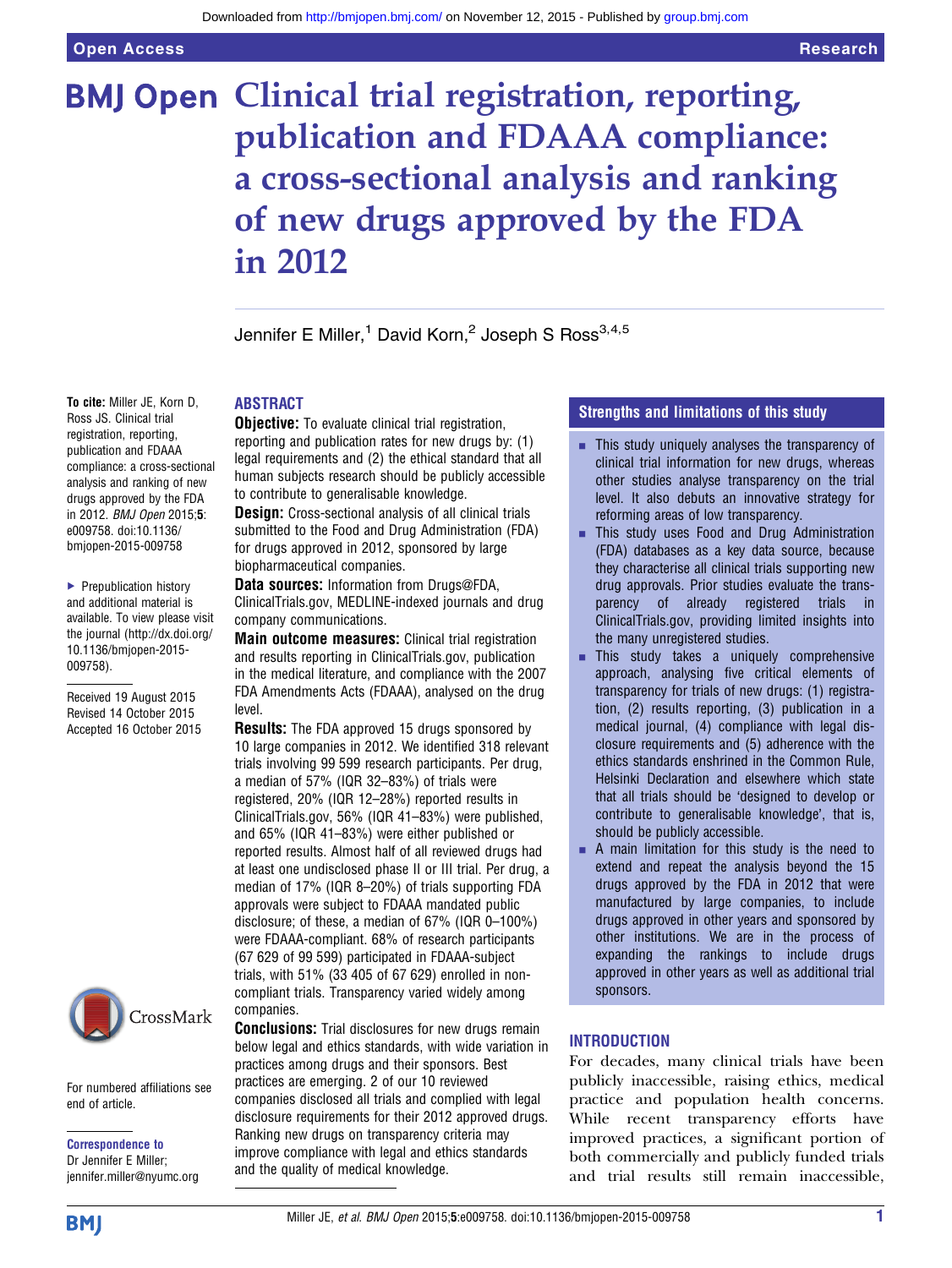because they are unregistered and their results are unreported in trial registries, $\frac{1}{2}$  or they are never published in the medical literature.<sup>34</sup>

Studies have shown that roughly 30–50% of clinical trials remain unpublished, often years after their completion, $5\,6\,$  and most fail to meet baseline legal disclosure requirements, such as those established in the 2007 US Food and Drug Administration Amendments Act  $(FDAAA)$ .<sup>[7](#page-7-0)</sup> Moreover, studies that are published by sponsors, journals and researchers tend to show favourable or statistically significant results. $8-11$  $8-11$  This selective trial dissemination can distort the medical evidence and challenge physicians, prescription guideline writers, payers and formulary decision-makers' abilities to recommend and provide the right drugs for the right patients. It also represents a violation of the rights of human research subjects, as experimenting on humans is largely justified by its potential to contribute to generalisable knowledge (as stated in the 1981 US Common Rule). Furthermore, transparency may be essential to ensuring the integrity and trustworthiness of the clinical research enterprise.

Despite numerous major reform strategies, the transparency problem persists, raising questions of what more can be done. Efforts include the 1997 US Food and Drug Administration Modernization Act requiring the registration of drug trials for serious or life-threatening conditions, FDAAA requiring that select trials be registered and publicly report results, and the 2008 World Medical Association guidelines identifying trial registration and results reporting as an ethical obligation in the Declaration of Helsinki. The International Committee of Medical Journal Editors, Institute of Medicine, individual drug companies and their trade associations, the European Medicines Agency, WHO and Bill and Melinda Gates Foundation have also made efforts to improve transparency in clinical research. Recently, both the Department of Health and Human Services and National Institutes of Health (NIH) called for public comment on two new proposals to further expand access to clinical trial information. The DHHS proposal would substantially expand the scope of registration and results reporting requirements under FDAAA.[12 13](#page-7-0) The NIH proposal would require registration and results reporting for all NIH funded clinical trials, including phase I trials. $^{14}$  $^{14}$  $^{14}$ 

To help understand the efficacy of these transparency efforts for new drugs and how to improve them, this paper examines whether clinical trials for drugs approved by the FDA in 2012, which were sponsored by large companies, were registered, reported, published in the medical literature and complied with legal transparency requirements established in FDAAA.

This study and approach are novel for at least five reasons. First, we evaluated the transparency around individual new drugs. Previous studies generally evaluate transparency on the trial level. We thought evaluating on the drug level could help make the transparency problem more understandable and proximate for stakeholders who consume, prescribe, reimburse, stockpile or

otherwise regulate medicines and vaccines. Moreover, drug level transparency evaluations are critical to improving clinical practice. When a new drug enters the market, the trials we evaluated in our rating system contain the safety and efficacy profile for that drug, and all, or nearly all, available evidence to inform clinical practice.

Second, we used FDA approval packages as a key data source, because they characterise all clinical trials supporting new drug approvals. Prior studies evaluate the transparency of already registered trials in ClinicalTrials. gov, which provide limited insights into the many unregistered studies. Third, we focused on large companies because, as a group, they sponsor a significant portion of the trials conducted annually and the majority of new drug applications (NDAs) submitted to the FDA. Also, they were expected to have the infrastructure to comply with regulatory and ethics standards. Thus, we likely captured a best-case scenario. Fourth, we evaluated transparency on both legal and ethics standards, providing a uniquely comprehensive overview. Lastly, we introduce an innovative strategy to improve the state of transparency for drugs: an annual transparency scorecard that audits and ranks all new medicines and vaccines.

#### **METHODS**

#### Data sources

We used data collected from Drugs@FDA, a publicly accessible database containing records of FDA drug regulatory decisions, including drug approvals and medical and scientific reviews of approved drugs; ClinicalTrials.gov, a clinical trial registry and database maintained by the National Library of Medicine (NLM) at the NIH; MEDLINE-indexed journals (accessed through PubMed); information from the NLM to identify certificates of delay (provided by Tse T to Anderson M: personal communication); information from large companies that had new drugs approved by the FDA in 2012; and pharmaceutical company press releases. The databases were accessed several times between October 2013 and April 2014.

#### Study samples

#### Drugs

New drugs approved by the FDA in the calendar and fiscal year of 2012 were identified from FDA reports,<sup>[15 16](#page-7-0)</sup> and included innovative and novel drugs and new molecular entities (NMEs), henceforth referred to simply as 'drugs'. We restricted the total number of drugs to those that were sponsored by large biotechnology and pharmaceutical companies, defined as the 20 institutions with the highest market capitalisations in  $2012$ .<sup>[17](#page-7-0)</sup>

#### Clinical trials

All trials conducted to gain FDA approval in 2012 for each drug

Each drug's 2012 FDA approval package was located in the Drugs@FDA database. We reviewed all pages of a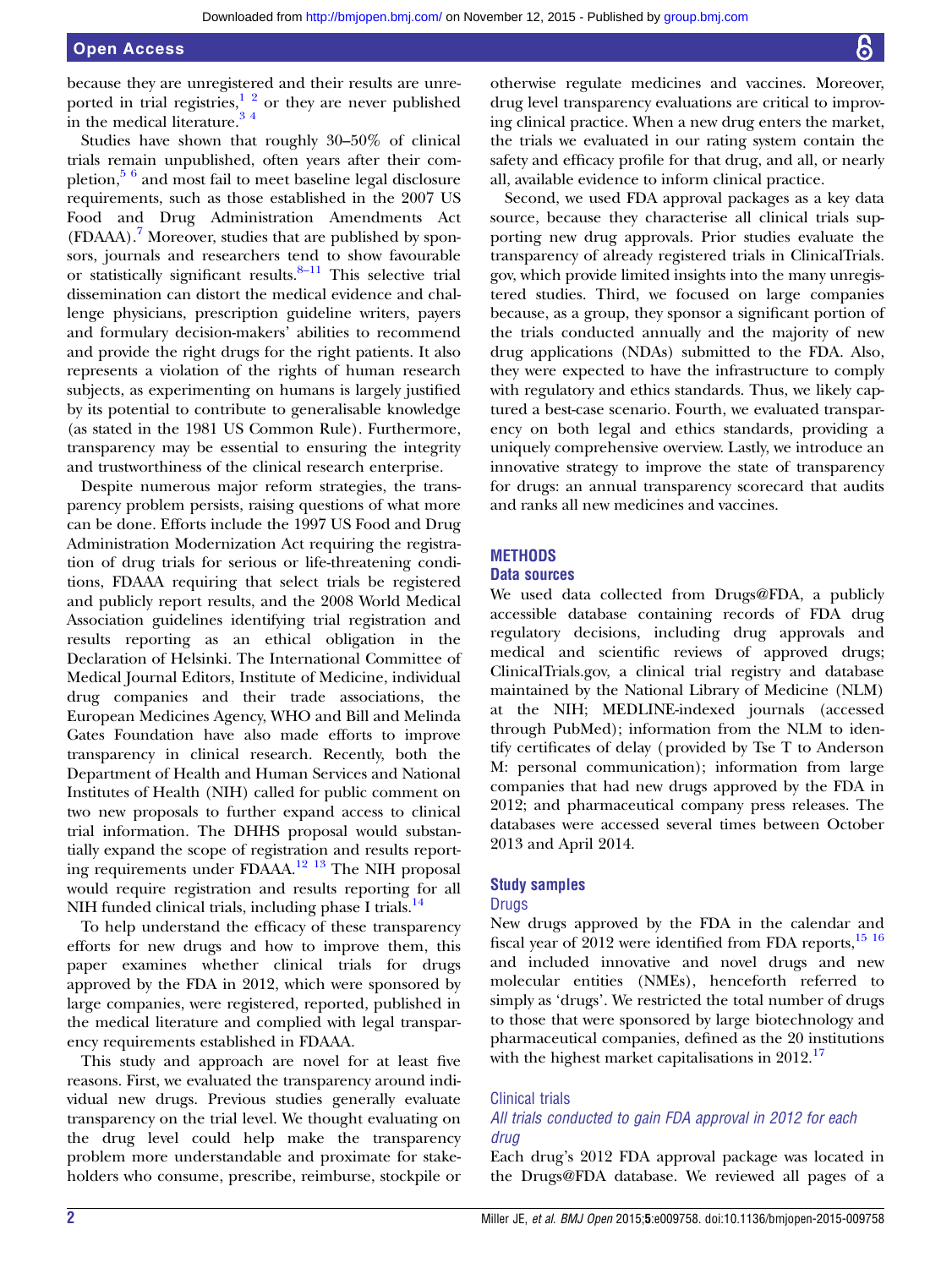drug's summary review, Medical Review(s), Chemistry Review(s), Pharmacology Review(s), Statistical Review(s), Clinical Pharmacology Biopharmaceutics Review(s), Risk Assessment and Risk Mitigation Review(s), and other reviews to create a list of every clinical trial reviewed by the FDA to approve each drug. Where possible, the basic characteristics of each trial were catalogued, including the organisational identification number, phase, study population, number of research participants, primary end point(s), study start and completion date(s), location, and description of the treatment (eg, dosage and comparators), participants received in the various arms, and whether the trial was controlled and/ or interventional. We excluded any trials that were terminated without enrolment of participants, still ongoing or not at least 1 year past their primary completion date by our study cut-off date of 1 February 2014.

#### FDAAA applicable trials for each drug

We narrowed the 'all trials' sample to only those subject to mandatory registration and reporting requirements under FDAAA, that is, generally, 'controlled clinical investigation(s), other than a phase I clinical investigation, of a drug subject to section 505 of the Federal Food, Drug, and Cosmetic Act or to section 351 of this Act'.<sup>[18](#page-7-0)</sup> These trials should have 'either initiated after 27 September 2007, or initiated on or before that date and were still ongoing as of 26 December 2007', and meet one of the following conditions:

- A. The trial has one or more sites in the USA,
- B. The trial is conducted under an FDA investigational new drug application (IND), or
- C. The trial involves a drug or biological that is manufactured in the USA or its territories and is exported for research.<sup>[19](#page-7-0)</sup>

Because of conflicting understandings on the reach of FDAAA, we created two sample pools of FDAAA-subject trials, one for controlled and one for interventional trials. Trials with unknown phases or that were listed as phase I/II in at least two primary data sources were excluded from the FDAAA analysis (n=1).

#### Main outcome measures

# Determining transparency according to the ethics standard that all trial results should be publicly accessible

We ascertained in ClinicalTrials.gov whether each identified trial from the FDA approval packages of each drug (the 'all trials' study sample) was registered and reported results. Search terms to locate and match trials included the trial's organisational identification number (org ID), product name, number of trial participants and other trial characteristics captured from the approval packages. Once identified, we abstracted the National Clinical Trial number (NCT number), number of research participants enrolled in the various treatment arms, description of the treatment (eg, dosage and comparators), whether the trial was controlled and/or interventional, primary outcome measurements, trial start date,

registration date, primary completion date (date the last participant was examined and data for the primary outcome measure collected) and any links to clinical study reports. Any clinical trial(s) with results received by ClinicalTrials.gov on or before 1 February 2014 was deemed to have results publicly available. This study cut-off date was chosen to provide at least 13 months for trial results disclosure post-FDA approval of a drug.

Second, using search terms that included the branded drug name or active ingredient and trial indication, we determined from PubMed whether individual trials for each drug were published in a MEDLINE-indexed journal, on or before our cut-off date. We then matched at least two of the following characteristics—the NCT number or organisational trial identification number, number of enrolled research participants, descriptions of the treatment (eg, dosage and comparators) and/or primary outcome measurements—in the publication with what was in ClinicalTrials.gov or the Drugs@FDA databases. We also reviewed papers listed on ClinicalTrials.gov for registered trials and used the same matching criteria. Papers summarising and reviewing multiple phase I trial results in a single publication, although rare, were counted.

# Determining transparency according to FDAAA legal requirements

We reviewed whether FDAAA applicable trials (for both the 'controlled' and 'interventional' samples) had timely registration and reporting as defined by FDAAA. Registration (which in our case are trials for approved drugs), in general, should occur within 21 days after enrolling the first participant. Results should be reported, generally, no later than 12 months after the trial's primary completion date, in ClinicalTrials.gov, although results submissions can be delayed by submitting certificates to the NIH (see online supplementary appendices 1 and 2). If a trial met FDAAA requirements for both registration and disclosure of results, it was counted as compliant with legal requirements.

#### Validation

Data were extracted by at least two research assistants (working independently and blinded to each other's work), with discrepancies resolved through discussion and consensus (see Acknowledgments for a list of research assistants). Our final data sets for each drug were sent to each NDA company sponsor to verify the accuracy and completeness of our extracted information. Data and input received from companies (response rate was 100%) were verified by public data sources.

#### Statistical analysis

We used descriptive statistics to calculate the median number of clinical trials per drug that were registered and reported results in ClinicalTrials.gov, were published in a MEDLINE-indexed journal, and were publicly accessible. Public accessibility of a trial was defined as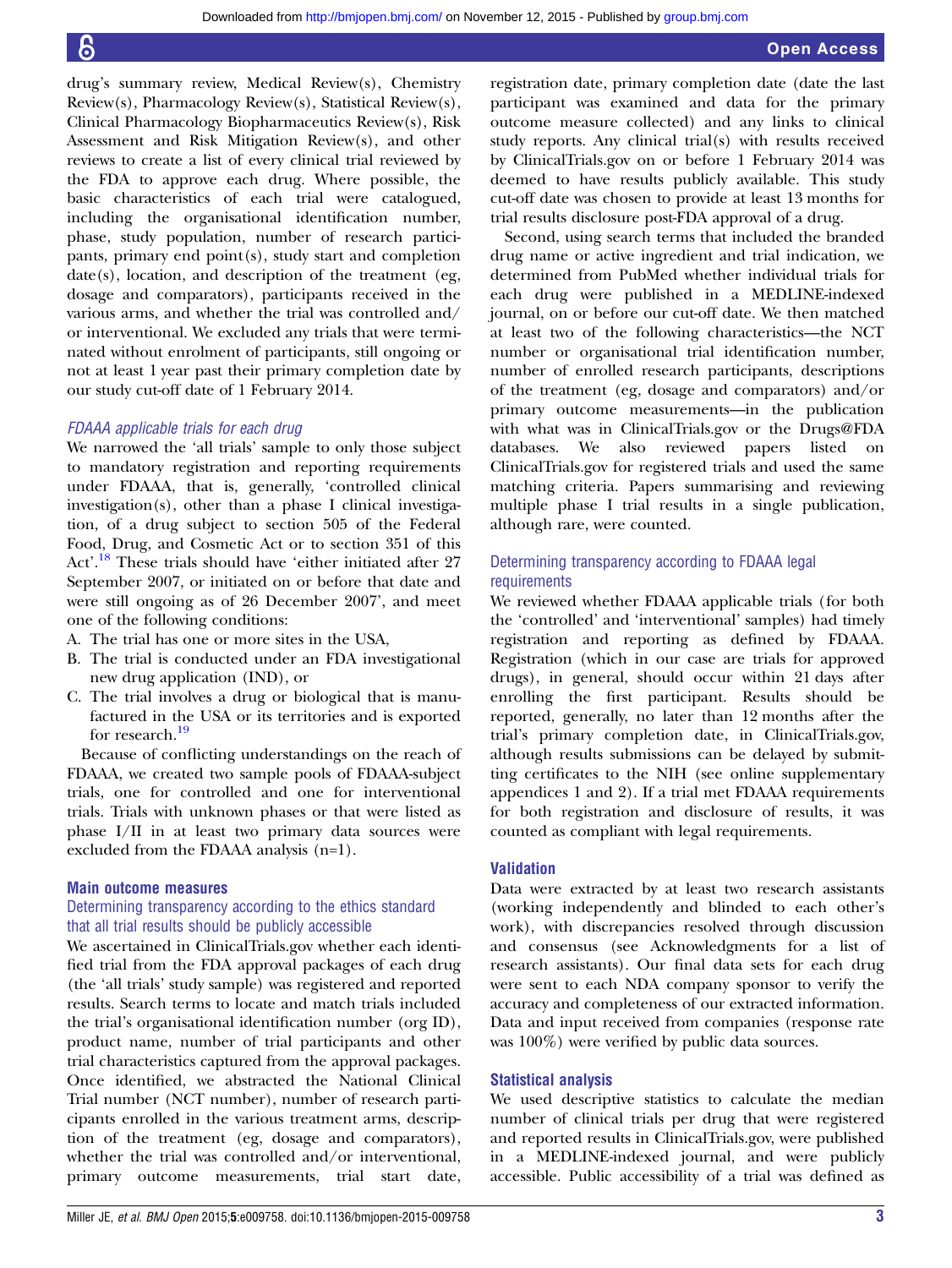being either reported in Clinicaltrials.gov or published in a MEDLINE-indexed journal. We also used descriptive statistics to calculate the median number of clinical trials per drug subject to FDAAA that were in compliance with the statute. All data were collected and analysed in Microsoft Excel V.2013 (Redmond, Washington, USA).

#### RESULTS

In 2012, the FDA approved 39 novel new medicines, known as NMEs, and 35 novel drugs. Combining these lists, the FDA approved a total of 48 new drug entities, 15 of which were sponsored by 10 large pharmaceutical or biotechnology companies with market capitalisations valued over \$19 billion. A total of 342 trials were conducted to gain regulatory approval of the 15 drugs, 24 of which were excluded from our analysis, leaving 318 trials involving 99 599 participants relevant to our study, a median of 17 trials per drug (see [table 1\)](#page-4-0).

#### Transparency evaluated by the ethics standard that all trial results should be publicly accessible

The median proportion, per drug, of publicly registered trials was 57% (IQR 32–83%), of trials reporting results in ClinicalTrials.gov, 20% (IQR 12–28%), and of published trials, 56% (IQR 41–83%; see [table 1\)](#page-4-0). A median of 65% (IQR 41–83%) of clinical trial results were publicly available, that is, the results were either reported in ClinicalTrials.gov or published in the medical literature, but with considerable variation (see [table 1](#page-4-0)). Importantly, among trials that reported results in ClinicalTrials.gov, a median of 100% (IQR 86–100%) were also published.

Among the 35% of trials, per drug, with results unavailable in either the medical literature or ClinicalTrials.gov, a median of 91% (IQR 60–100%) were phase I, 0% were phase II (IQR 0–15%), 0% were phase III trials (IQR  $0-2\%$ ) and  $0\%$  were of unknown phase. Among the 15 drugs, 20% had at least one publicly unavailable phase III trial, 27% had at least one undisclosed phase II trial and 47% one of either. In total, 5566 research participants (of the 99 599 total participants) participated in publicly undisclosed trials for these 15 drugs.

Public availability of clinical trial information varied widely by company, and sometimes within companies for those with multiple drugs approved in 2012 [\(table 1\)](#page-4-0). For example, 3 of the 10 companies (GSK, J&J and Pfizer) publicly disclosed all clinical trial results for at least one of their reviewed drugs, whereas the lowest scoring company, Gilead, disclosed 21% (7 of 34) of the trial results for its HIV medicine Stribild.

#### Transparency evaluated by FDAAA legal requirements

The legal requirements enshrined in FDAAA [\(table 2](#page-5-0)) offer at least two potential interpretations for what constitutes an applicable clinical trial: controlled and interventional trials. Applying the 'controlled' definition, a median of 17% (IQR 8–20%) of trials per drug were

subject to legal disclosure requirements, hereafter referred to as 'applicable trials' .A median of 100% (IQR 93–100%) of these trials met registration requirements, whereas 67% (IQR 0–100%) met reporting requirements. Overall, per drug, a median of 67% (IQR 0–100%) of applicable trials fully complied with the law (see [table 2\)](#page-5-0), with considerable variation. Sixty-eight per cent of research participants (67 629 of 99 599) participated in FDAAA-subject trials, with 51% of them (33 405 of 67 629) enrolled in non-compliant trials. Six of the 10 reviewed companies showed 100% compliance with the law for at least one drug. However, an almost equal number, 5 of 10, had at least one drug that was 0% compliant.

Applying the 'interventional' definition, a median of 19% (IQR 15–29%) of trials, per drug, were subject to legal disclosure requirements under FDAAA. A median of 100% (IQR 93–100%) of these trials met registration requirements, whereas 71% (IQR 0–100%) met reporting requirements. Overall, a median, per drug, of 71% (IQR 0–100%) of applicable trials complied with FDAAA (see [table 2](#page-5-0)). Sixty-nine per cent of research participants (68 703 of 99 599) participated in FDAAA-subject trials, with 51% of them (33 786 of 68 703) enrolled in non-compliant trials. Five of the 10 reviewed companies had at least one drug that showed 100% compliance with FDAAA. The same number of companies (5 of 10) had at least one drug that was 0% compliant.

#### **DISCUSSION**

Medical practice remains largely an empirical discipline, highly dependent for its advancement on the complete and accurate sharing of information. Nowhere is this truer than in the reporting of clinical trials, in particular those that support the efficacy and safety of new medicines. The purpose of this study was to review all new drugs approved by the FDA in 2012 that were sponsored by large companies, identifying all clinical trials that supported their approval and determining whether the trials were publicly registered and had trial results reported in ClinicalTrials.gov, were published in the medical literature within at least 13 months of FDA approval, and complied with federal disclosure laws. While nearly two-thirds of clinical trials, per drug, were publicly disclosed, there was wide variation among drugs and companies. At first approximation, it may seem difficult to understand failures to comply with federal law, now 8 years old, whose origins track back to 1997, and even more difficult to understand failures to meet the over-riding ethics obligation that human research be designed to contribute to generalisable knowledge.

#### Transparency by legal standards

There are at least three reasons why compliance with current disclosure laws might be suboptimal. First, legal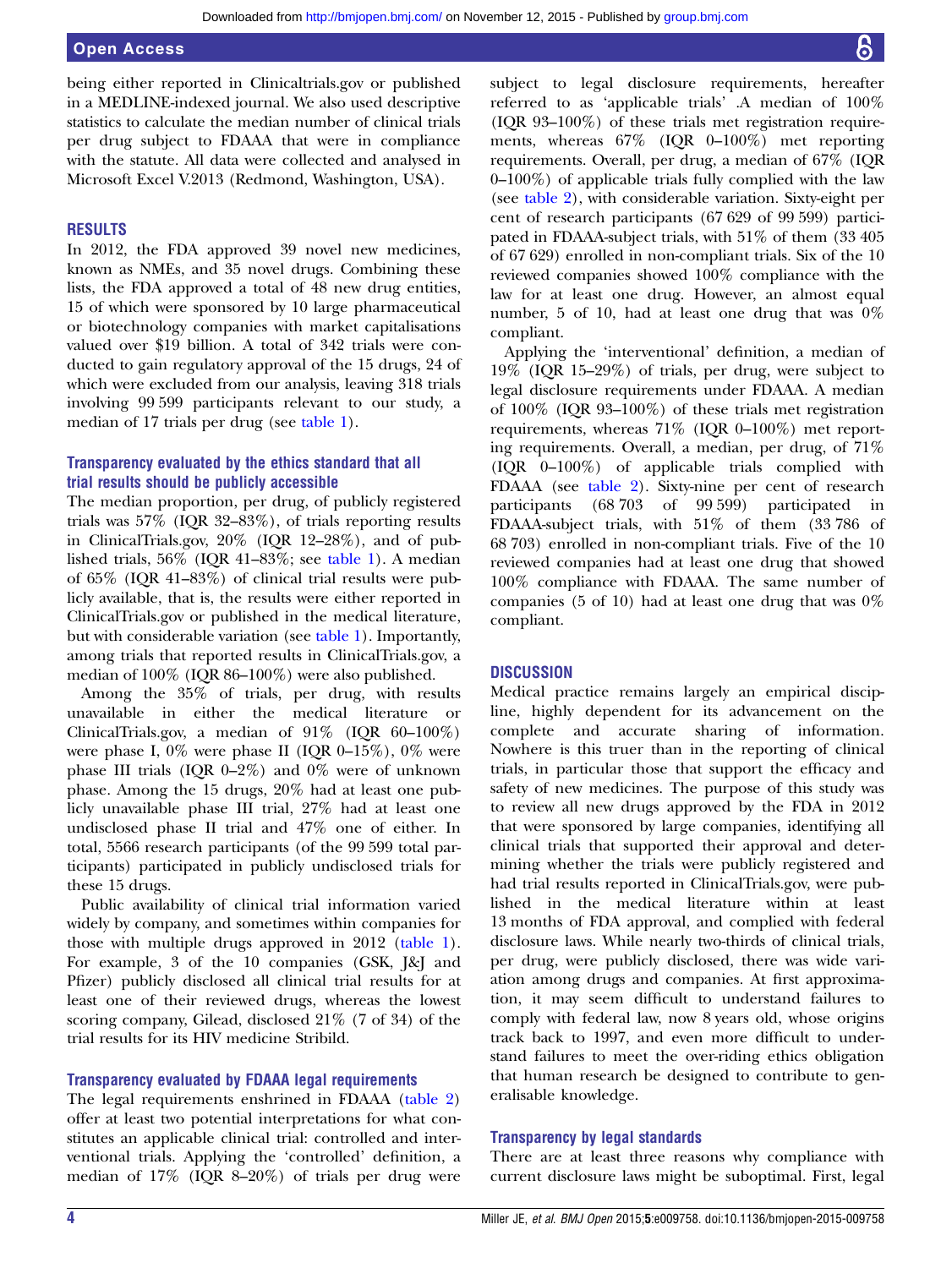| りんこころくろう こうこここ                                                                                                                      |
|-------------------------------------------------------------------------------------------------------------------------------------|
| i                                                                                                                                   |
| סיין, פייסטיסיים איין אין פייסטיים אין אין פייסטיים אין אין פייסטיים וואסטיים אין אין פייסטיים וואסטיים וואסטי<br><b>1)</b> 2011/23 |
| ن<br>ا<br>ا                                                                                                                         |
| )<br>5<br>5<br>5<br>\$                                                                                                              |

 $\overline{\mathbf{O}}$ 

<span id="page-4-0"></span>Table 1 Transparency Index: ranking of new drugs according to the ethics standard that all trial results should be publicly available to contribute to generalisable knowledge

| Drug*            | Company                      | <b>Indication</b>            | <b>Number of trials</b><br>analysed from FDA*<br>approval package | Percentage of<br>trials registered | Percentage of<br>trials reported | Percentage of<br>trials published | Percentage of trial results<br>that are publicly available<br>(reported or published) |
|------------------|------------------------------|------------------------------|-------------------------------------------------------------------|------------------------------------|----------------------------------|-----------------------------------|---------------------------------------------------------------------------------------|
| <b>Stribild</b>  | Gilead                       | <b>HIV</b>                   | 34                                                                | 24                                 | 9                                | 21                                | 21                                                                                    |
| Aubagio          | Sanofi                       | Multiple sclerosis           | 32                                                                | 34                                 | 19                               | 16                                | 22                                                                                    |
| Elelyso          | <b>Pfizer &amp; Protalix</b> | Gaucher disease              | 5                                                                 | 100                                | 20                               | 40                                | 40                                                                                    |
| Zaltrap          | Sanofi                       | Colorectal cancer            | 30                                                                | 40                                 | 30                               | 37                                | 40                                                                                    |
| Stivarga         | <b>Bayer</b>                 | Colorectal cancer            | 12                                                                | 75                                 | 17                               | 42                                | 42                                                                                    |
| <b>Eliquis</b>   | <b>BMS</b>                   | Anticoagulant                | 39                                                                | 26                                 | 10                               | 44                                | 44                                                                                    |
| Zioptan          | Merck & Santen               | Eye pressure, glaucoma       | 16                                                                | 25                                 | 13                               | 44                                | 44                                                                                    |
| Xeljanz          | Pfizer                       | <b>Rheumatoid arthritis</b>  | 34                                                                | 82                                 | 53                               | 56                                | 65                                                                                    |
| <b>Bosulif</b>   | Pfizer                       | Leukaemia                    | 17                                                                | 100                                | 24                               | 71                                | 71                                                                                    |
| Perjeta          | Genentech/Roche              | Breast cancer                | 12                                                                | 50                                 | 8                                | 75                                | 75                                                                                    |
| Signifor         | <b>Novartis</b>              | Cushing's disease            | 17                                                                | 29                                 | 12                               | 82                                | 82                                                                                    |
| Erivedge         | Genentech/Roche              | Basal cell carcinoma         | 12                                                                | 83                                 | 25                               | 83                                | 83                                                                                    |
| Inlyta           | Pfizer                       | Renal cell carcinoma         | 28                                                                | 61                                 | 46                               | 100                               | 100                                                                                   |
| Sirturo          | Janssen (J&J)                | <b>Tuberculosis</b>          | 14                                                                | 57                                 | 21                               | 93                                | 100                                                                                   |
| <b>MenHibrix</b> | <b>GSK</b>                   | Meningitis vaccine, children | 16                                                                | 100                                | 100                              | 100                               | 100                                                                                   |
| Median           |                              |                              | 17                                                                | 57                                 | 20                               | 56                                | 65                                                                                    |
| <b>IQR</b>       |                              |                              | $13 - 31$                                                         | $32 - 83$                          | $12 - 28$                        | $41 - 83$                         | $41 - 83$                                                                             |

\*For <sup>a</sup> list of the active ingredients for these drugs (see online supplementary appendix 2).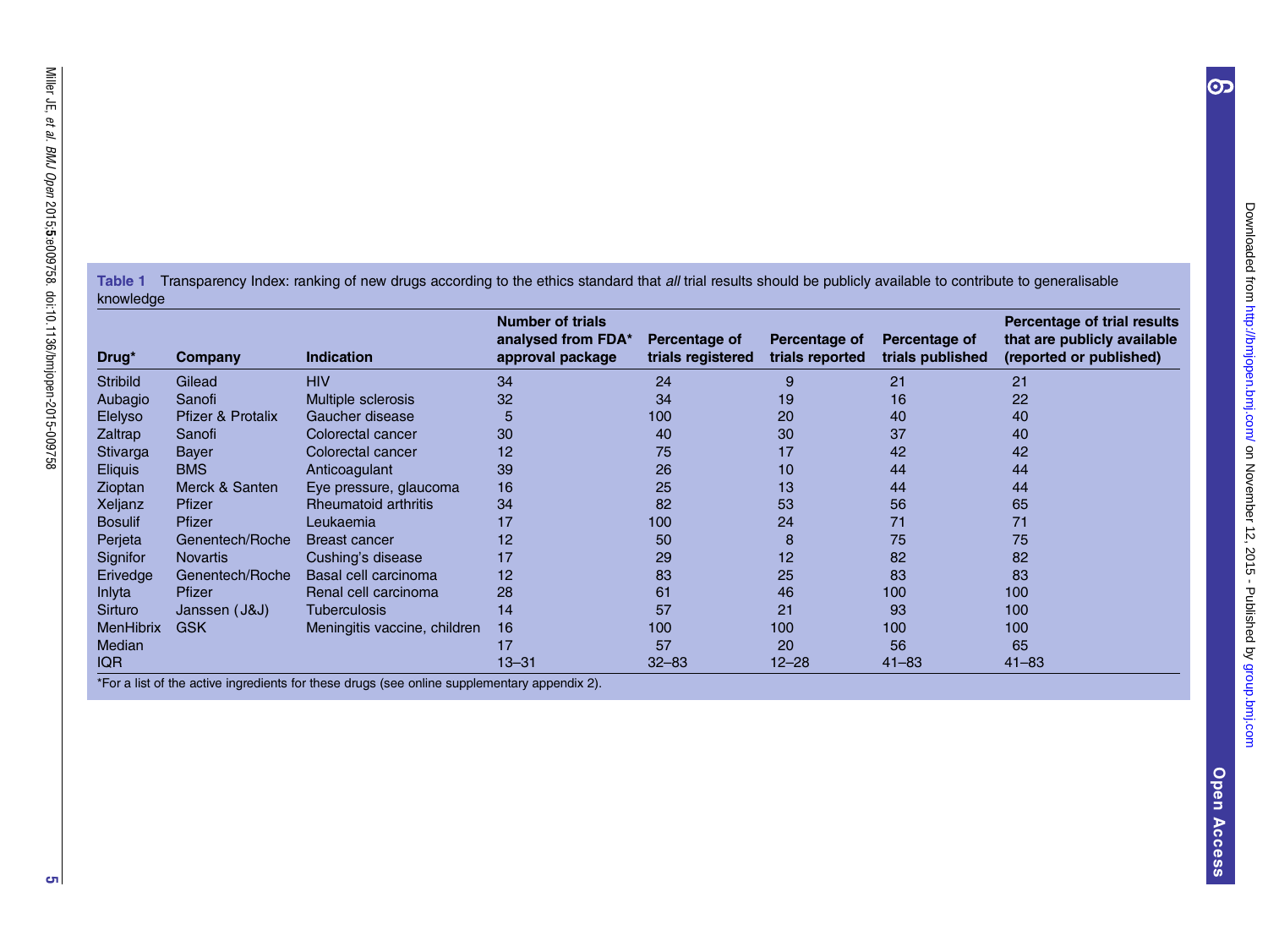Table 2 Legal Compliance Index: ranking of new drugs according to their compliance with disclosure requirements under the Food and Drug Administration Amendments Acts (FDAAA)

|                 |                        |                              | <b>FDAAA definition 1: 'controlled' trials</b>  |                                  |                                   |                                      | <b>FDAAA definition 2: 'interventional' trials</b> |                                  |                            |                                      |
|-----------------|------------------------|------------------------------|-------------------------------------------------|----------------------------------|-----------------------------------|--------------------------------------|----------------------------------------------------|----------------------------------|----------------------------|--------------------------------------|
| Drug*           | Company                | Indication                   | <b>No. trials</b><br>subject to<br><b>FDAAA</b> | Timely<br>registration<br>$(\%)$ | <b>Timely</b><br>reporting<br>(%) | <b>FDAAA</b><br>compliance<br>$(\%)$ | No. trials<br>subject to<br><b>FDAAA</b>           | Timely<br>registration<br>$(\%)$ | Timely<br>reporting<br>(%) | <b>FDAAA</b><br>compliance<br>$(\%)$ |
| Elelyso         | <b>Pfizer/Protalix</b> | Gaucher disease              |                                                 | 100                              | $\Omega$                          | 0                                    | 3                                                  | 100                              | $\Omega$                   | $\Omega$                             |
| Stivarga        | <b>Bayer</b>           | Colorectal cancer            |                                                 | 100                              |                                   | 0                                    | 2                                                  | 100                              |                            |                                      |
| Perjeta         | Genentech/Roche        | <b>Breast cancer</b>         |                                                 | 50                               | $\Omega$                          | 0                                    | 2                                                  | 50                               |                            |                                      |
| Signifor        | <b>Novartis</b>        | Cushing's disease            |                                                 | 100                              |                                   | 0                                    | $\overline{2}$                                     | 100                              |                            |                                      |
| Erivedge        | Genentech/Roche        | Basal cell carcinoma         |                                                 | 100                              |                                   | 0                                    | 3                                                  | 100                              |                            |                                      |
| Zioptan         | Merck/Santen           | Eye-pressure, glaucoma       |                                                 | 17                               | 17                                | 17                                   |                                                    | 29                               | 14                         | 14                                   |
| <b>Eliquis</b>  | <b>BMS</b>             | Anticoagulant                | 6                                               | 83                               | 33                                | 33                                   | 6                                                  | 83                               | 33                         | 33                                   |
| Aubagio         | Sanofi                 | Multiple sclerosis           |                                                 | 86                               | 71                                | 71                                   |                                                    | 86                               | 71                         | 71                                   |
| Zaltrap         | Sanofi                 | Colorectal cancer            | 6                                               | 100                              | 67                                | 67                                   | 9                                                  | 100                              | 78                         | 78                                   |
| Inlyta          | <b>Pfizer</b>          | Renal cell carcinoma         | 2                                               | 100                              | 100                               | 100                                  |                                                    | 100                              | 86                         | 86                                   |
| <b>Stribild</b> | Gilead                 | <b>HIV</b>                   | 3                                               | 100                              | 100                               | 100                                  | 3                                                  | 100                              | 100                        | 100                                  |
| Xeljanz         | Pfizer                 | <b>Rheumatoid arthritis</b>  | 11                                              | 100                              | 100                               | 100                                  | 11                                                 | 100                              | 100                        | 100                                  |
| <b>Bosulif</b>  | <b>Pfizer</b>          | Leukaemia                    |                                                 | 100                              | 100                               | 100                                  | 2                                                  | 100                              | 100                        | 100                                  |
| MenHibrix       | <b>GSK</b>             | Meningitis vaccine, children |                                                 | 100                              | 100                               | 100                                  | 3                                                  | 100                              | 100                        | 100                                  |
| Sirturo         | Janssen (J&J)          | <b>Tuberculosis</b>          |                                                 | 100                              | 100                               | 100                                  | 2                                                  | 100                              | 100                        | 100                                  |
| <b>Median</b>   |                        |                              |                                                 | 100                              | 67                                | 67                                   | 3                                                  | 100                              | 71                         | 71                                   |
| <b>IQR</b>      |                        |                              | $1 - 6$                                         | $93 - 100$                       | $0 - 100$                         | $0 - 100$                            | $2 - 7$                                            | $93 - 100$                       | $0 - 100$                  | $0 - 100$                            |

\*For <sup>a</sup> list of the active ingredients for these drugs (see online supplementary appendix 2).

<span id="page-5-0"></span> $\sigma$ 

Downloaded from http://bmjopen.bmj.com/ on November 12, 2015 - Published by [group.bmj.com](http://group.bmj.com)

Downloaded from http://bmjopen.bmj.com/ on November 12, 2015 - Published by group.bmj.com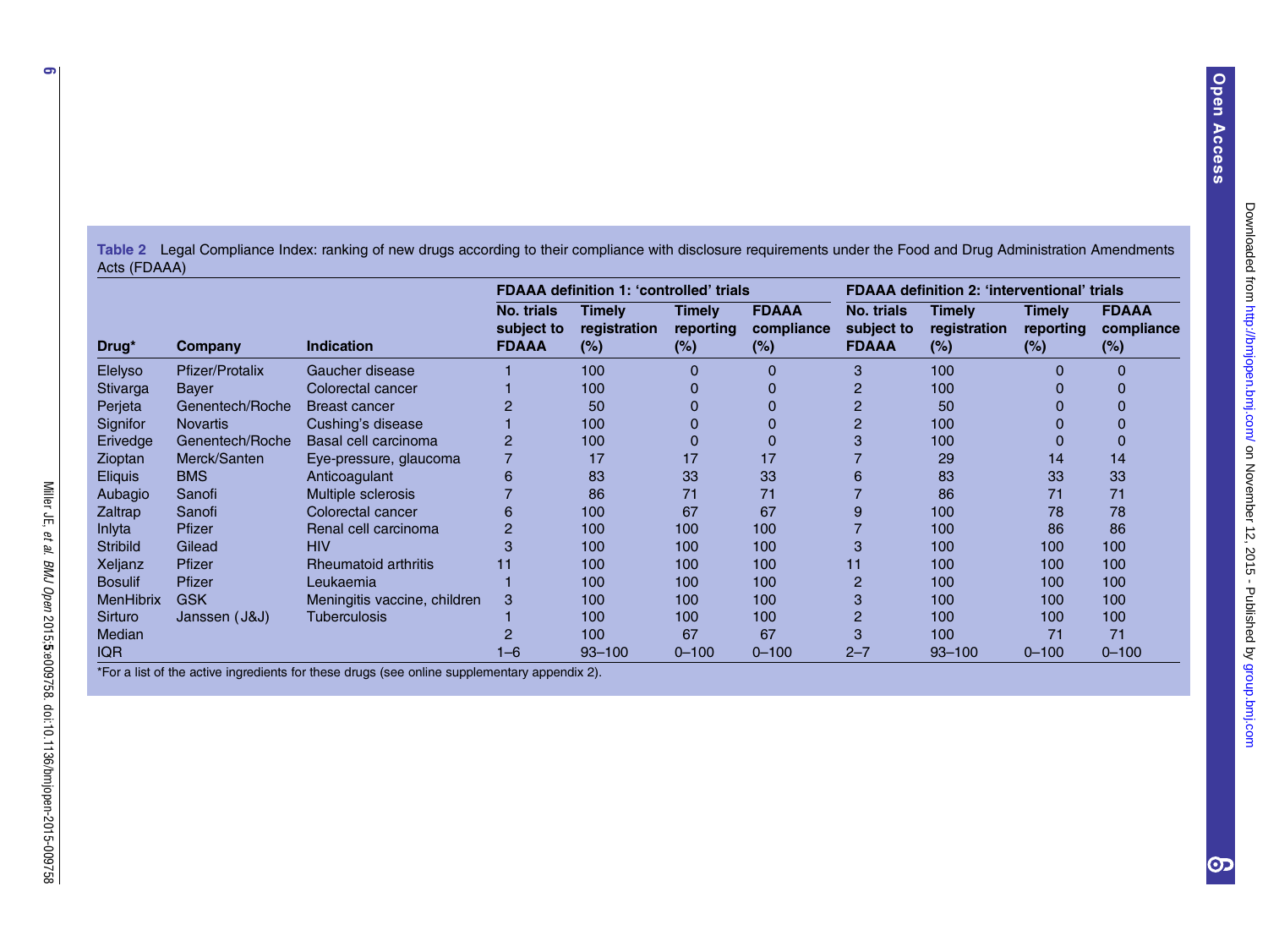requirements are perceived to be unclear or ambiguous, as a spectrum of interpretations of FDAAA has emerged. Some companies believe only controlled trials are subject to mandatory disclosure, others interventional trials. Some believe that results are due 1 year after a trial's primary completion date regardless of whether the drug has been approved, while others believe results are not due until 30 days post-FDA approval of a trial's investigated indication. There is also disagreement about the role of certificates of delay. These varying interpretations for FDAAA came to light during our discussions with the ranked companies. Recall that we sent all data to the companies whose products we scored (with a 100% response rate).

Second, mergers, acquisitions, collaborations and licensing agreements may complicate compliance. Two companies in our sample acquired or licensed drugs initially developed by smaller companies, and another used a partner company for some trials, raising questions about whose responsibility it was to ensure trials complied with FDAAA.

Finally, compliance may be affected by a perceived lack of enforcement. FDAAA empowers the FDA to impose a \$10 000 a day penalty for non-compliance. To date, this penalty has never been imposed.

#### Transparency by ethics principles

In contrast to legal requirements, that applied to roughly only one-fifth of all clinical trials supporting a new drug approval, ethics standards enshrined in the Common Rule, Helsinki Declaration and elsewhere, apply to all clinical trials. Ethically, all research involving human participants should be 'designed to develop or contribute to generalisable knowledge',<sup>[20](#page-7-0)</sup> that is, should be publicly accessible. Surprisingly, adherence to this ethics standard was similar to that to legal standards: the results of approximately two-thirds of the studied trials, per drug, were publicly accessible, either through results reporting in ClinicalTrials.gov or publication. Adherence may be less than complete because companies may not act without an authoritative body promulgating an organising policy. Perhaps the new WHO guidelines calling for all trial results to be publicly disclosed, including phase I trials, may serve this purpose.<sup>[21](#page-7-0)</sup> Our proposed pharmaceutical transparency scorecard may also help.

#### Motivating transparency

Given the wide variation in compliance with both legal and ethical standards across drugs and companies, we propose continuing our clinical trials transparency monitoring, evaluations and scoring of new drugs approved by the FDA, along with their sponsors. These ongoing rankings—developed initially with support from Harvard University, Duke University, Susan G. Komen Foundation and the Raskob Foundation (for a full list of sponsors, see the Acknowledgements section)—will be conducted annually under the auspicious of Bioethics

International, with grant support from the Laura and John Arnold Foundation.<sup>[22](#page-7-0)-24</sup>

This system will help identify best practices, incent better behaviours and standardise the industry's practices and thereby contribute importantly to an enrichment of medical knowledge. Moreover, the scorecard and rankings have the potential to benefit consumers of clinical trial information by helping to assure them of the integrity and completeness of their data. Not least, full transparency of clinical trials would also strengthen the protection of human research participants by avoiding their unknowing recruitment into already failed experiments.

#### Limitations

Several limitations deserve further consideration. We limited our study to 1 year of FDA approvals: 15 drugs sponsored by 10 large companies. Further measurements are needed of trials for drugs approved in other years, of additional sponsors (such as smaller companies and academic centres), and of the quality of reported information. We are in the process of expanding the rankings to include drugs approved in other years as well as additional trial sponsors. At times, mergers, acquisitions, subsidiaries, partnerships and licensing practices complicated determining the sponsors and responsible parties for trial transparency. Lastly, there is some disagreement on whether the scores and index we presented should include a weighting mechanism to account for the variation in the number of trials conducted per drug to gain FDA regulatory approval.

#### **CONCLUSION**

Nearly two-thirds of clinical trials supporting new drugs approved by the FDA in 2012 were publicly disclosed, perhaps encouraging but below both legal and ethics standards. While several large companies' drugs were superseding legal requirements, others had low rates of transparency. Implementing a transparency scorecard and ranking system for all newly approved drugs could motivate and increase transparency, thereby supporting existing transparency initiatives, advancing clinical innovation, promoting a trustworthy innovation sector and strengthening protection of human research subjects globally.

#### Author affiliations

<sup>1</sup>NYU Langone Medical Center, NYU School of Medicine, Bioethics International, New York, New York, USA

<sup>2</sup>Edmond J. Safra Center for Ethics, Harvard University, Massachusetts General Hospital, Harvard Medical School, Cambridge, Massachusetts, USA <sup>3</sup>Section of General Internal Medicine and the Robert Wood Johnson Clinical Scholars Program, Department of Internal Medicine, Yale School of Medicine, New Haven, Connecticut, USA

<sup>4</sup>Department of Health Policy and Management, Yale School of Public Health, New Haven, Connecticut, USA

5 Center for Outcomes Research and Evaluation, Yale–New Haven Hospital, New Haven, Connecticut, USA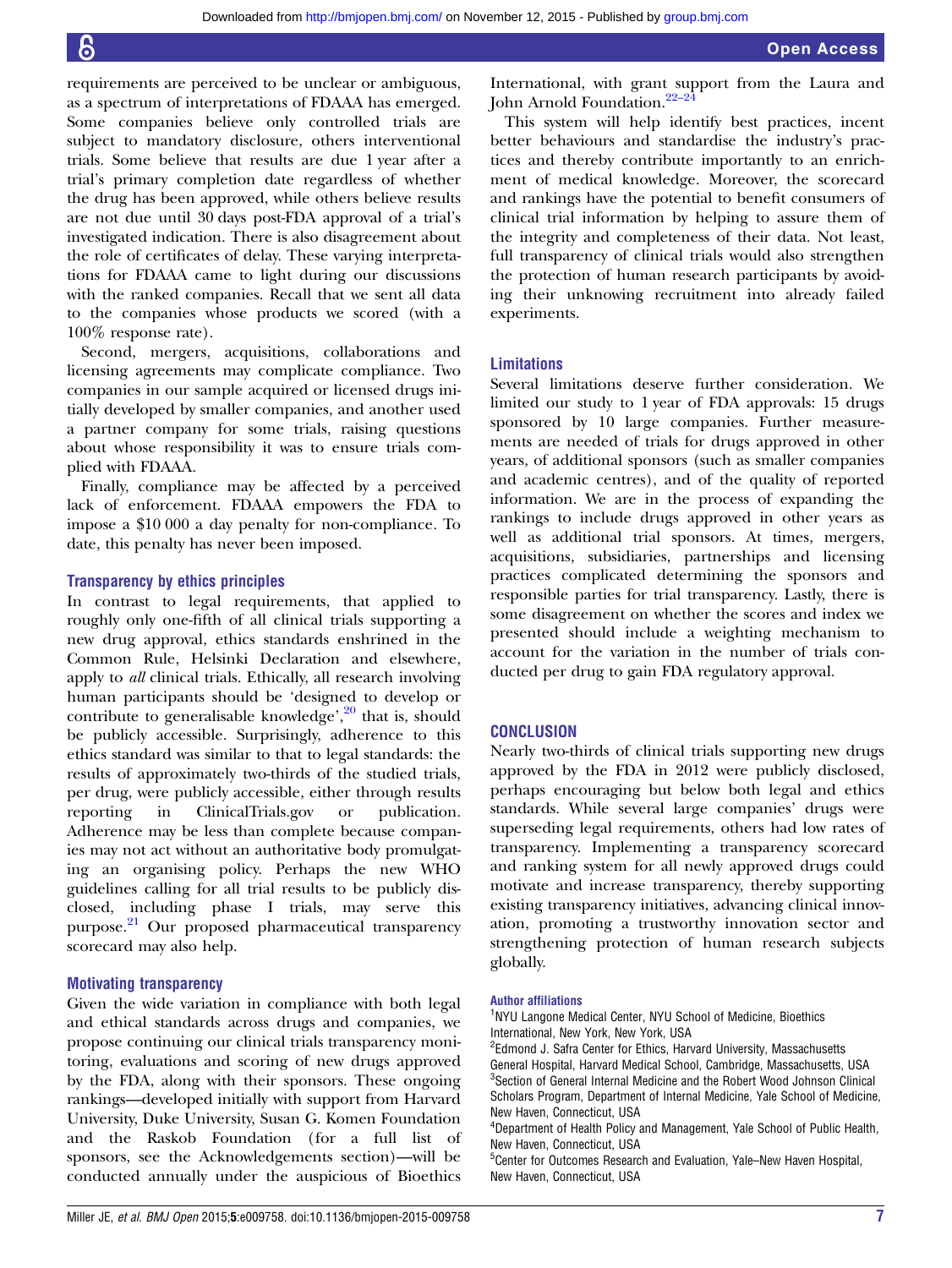# <span id="page-7-0"></span>Open Access

Acknowledgements The authors thank Robert Califf (Duke University), Aaron Kesselheim (Brigham and Women's Hospital and Harvard Medical School), Kevin Schulman (Duke University) and Arti Rai (Duke University) for comments on this paper; Brittany Rush, Jason Dong, Marsha Sukash, Julie Dorais, Jessica Ericson, Rajan Patel, Eidan Jacob, Brooke Whitfield, Priyanka Kanal, Raichel Perper and Nicole Miller for data-gathering assistance; and Malcolm Salter (Harvard Business School), Larry Lessig (Harvard Law School), Arthur Caplan (New York University), Ed Balleisen (Duke University), the directors of Bioethics International, and the fellows of Edmond J. Safra Center for Ethics at Harvard University for their input and feedback on the index and ranking concept. They also thank Janet Woodcock (FDA) and Tony Tse (NIH) for answering FDAAA-related questions and Monique Anderson (Duke University) for providing access to certificate of delay data.

Contributors JEM, JSR and DK were responsible for the conception and design of this work. JEM drafted the manuscript, conducted the statistical analysis, and is guarantor. All authors participated in the analysis and interpretation of the data and critically revised the manuscript for important intellectual content.

Funding The conceptualisation and pilot of this study and index (called the Good Pharma Scorecard) were supported by Harvard University's Edmond J. Safra Center for Ethics; Duke University's Kenan Institute for Ethics, Trinity College of Arts and Sciences and Fuqua School of Business; Fordham University's Global Healthcare Innovation Management Center; Susan G. Komen Foundation; Raskob Foundation; and Bioethics International. A conference exploring the rating concept (co-chaired by JEM and Nir Eyal) was held at Harvard Medical School, funded by the Division of Medical Ethics (currently the Harvard Medical School Center for Bioethics); the Petrie-Flom Center for Health Law, Biotechnology, and Bioethics at Harvard Law School; the Harvard Global Health Institute; and the Harvard University Program in Ethics and Health. JSR is supported by the National Institute on Aging (K08 AG032886) and by the American Federation for Aging Research through the Paul B. Beeson Career Development Award Program and receives research support through Yale University from Medtronic, Inc and Johnson & Johnson to develop methods of clinical trial data sharing, from the Centers of Medicare and Medicaid Services (CMS) to develop and maintain performance measures that are used for public reporting, and from the Food and Drug Administration (FDA) to develop methods for postmarket surveillance of medical devices. Bioethics International and the Laura and John Arnold Foundation will support further development and implementation of the ranking system described in this paper.

Competing interests JSR is supported by the National Institute on Aging (K08 AG032886) and by the American Federation for Aging Research through the Paul B. Beeson Career Development Award Program and receives research support through Yale University from Medtronic, Inc and Johnson & Johnson to develop methods of clinical trial data sharing, from the Centers of Medicare and Medicaid Services (CMS) to develop and maintain performance measures that are used for public reporting, and from the Food and Drug Administration (FDA) to develop methods for postmarket surveillance of medical devices.

Provenance and peer review Not commissioned; externally peer reviewed.

Data sharing statement No additional data are available.

Open Access This is an Open Access article distributed in accordance with the Creative Commons Attribution Non Commercial (CC BY-NC 4.0) license, which permits others to distribute, remix, adapt, build upon this work noncommercially, and license their derivative works on different terms, provided the original work is properly cited and the use is non-commercial. See: [http://](http://creativecommons.org/licenses/by-nc/4.0/) [creativecommons.org/licenses/by-nc/4.0/](http://creativecommons.org/licenses/by-nc/4.0/)

#### REFERENCES

- 1. Jones CW, Handler L, Crowell KE, et al. Non-publication of large randomized clinical trials: cross sectional analysis. **[BMJ](http://dx.doi.org/10.1136/bmj.f6104)** 2013;347: f6104.
- 2. McGee RG, Su M, Kelly PJ, et al. Trial registration and declaration of registration by authors of randomized controlled trials. [Transplantation](http://dx.doi.org/10.1097/TP.0b013e318232baf2) 2011;92:1094–100.
- 3. Guo SW, Evers JLH. Lack of transparency of clinical trial endometriosis. [Obstet Gynecol](http://dx.doi.org/10.1097/AOG.0b013e318291f299) 2013;121:1281–90.
- Lee K, Bacchetti P, Sim I. Publication of clinical trials supporting successful new drug applications: a literature analysis. [PLoS Med](http://dx.doi.org/10.1371/journal.pmed.0050191) 2008;5:e191.
- 5. Ross JS, Mulvey GK, Hines EM, et al. Trial publication after registration in ClinicalTrials.Gov: a cross-sectional analysis. [PLoS](http://dx.doi.org/10.1371/journal.pmed.1000144) [Med](http://dx.doi.org/10.1371/journal.pmed.1000144) 2009;6:e1000144.
- 6. Ross JS, Tse T, Zarin DA, et al. Publication of NIH funded trials registered in ClinicalTrials.gov: cross sectional analysis. **[BMJ](http://dx.doi.org/10.1136/bmj.d7292)** 2012;344:d7292.
- 7. Anderson ML, Chiswell K, Peterson ED, et al. Compliance with results reporting at ClinicalTrials.gov. [N Engl J Med](http://dx.doi.org/10.1056/NEJMsa1409364) 2015;372:1031–9.
- 8. Turner EH, Matthews AM, Linardatos E, et al. Selective publication of antidepressant trials and its influence on apparent efficacy. [N Engl](http://dx.doi.org/10.1056/NEJMsa065779) [J Med](http://dx.doi.org/10.1056/NEJMsa065779) 2008;358:252-60.
- 9. Melander H, Ahlqvist-Rastad J, Meijer G, et al. Evidence b(i)ased medicine—selective reporting from studies sponsored by pharmaceutical industry: review of studies in new drug applications. [BMJ](http://dx.doi.org/10.1136/bmj.326.7400.1171) 2003;326:1171–3.
- 10. Dickersin K, Min YI. NIH clinical trials and publication bias. Online J Curr Clin Trials 1993;28:doc50.
- 11. Easterbrook PJ, Berlin JA, Gopalan R, et al. Publication bias in clinical research. [Lancet](http://dx.doi.org/10.1016/0140-6736(91)90201-Y) 1991;337:867-72.
- 12. Federal Register. Clinical trials registration and results submission: notice of proposed rulemaking. [https://www.federalregister.gov/](https://www.federalregister.gov/articles/2014/11/21/2014-26197/clinical-trials-registration-and-results-submission) [articles/2014/11/21/2014-26197/clinical-trials-registration-and-results](https://www.federalregister.gov/articles/2014/11/21/2014-26197/clinical-trials-registration-and-results-submission)[submission](https://www.federalregister.gov/articles/2014/11/21/2014-26197/clinical-trials-registration-and-results-submission) (accessed 1 Aug 2015).
- 13. Zarin DA, Tse T, Sheehan J. The proposed rule for U.S. clinical trial registration and results submission. [N Engl J Med](http://dx.doi.org/10.1056/NEJMsr1414226) 2015;372:174–80.
- 14. National Institutes of Health. NOT-OD-15-019: NIH request for public comments on the draft NIH policy on dissemination of NIH-funded clinical trial information. 2014. [http://grants.nih.gov/grants/guide/](http://grants.nih.gov/grants/guide/notice-files/NOT-OD-15-019.html) [notice-files/NOT-OD-15-019.html](http://grants.nih.gov/grants/guide/notice-files/NOT-OD-15-019.html)
- 15. Food and Drug Administration. FY 2012 Innovative Drug Approvals. [http://www.fda.gov/AboutFDA/ReportsManualsForms/Reports/](http://www.fda.gov/AboutFDA/ReportsManualsForms/Reports/ucm276385.htm) [ucm276385.htm](http://www.fda.gov/AboutFDA/ReportsManualsForms/Reports/ucm276385.htm) (accessed Aug 2015).
- 16. Food and Drug Administration, Center for Drug Evaluation and Research. Impact, Innovation, Predictability, Access: 2012 Novel New Drugs Summary, January 2013. [http://www.fda.gov/downloads/](http://www.fda.gov/downloads/Drugs/DevelopmentApprovalProcess/DrugInnovation/UCM337830.pdf) [Drugs/DevelopmentApprovalProcess/DrugInnovation/UCM337830.](http://www.fda.gov/downloads/Drugs/DevelopmentApprovalProcess/DrugInnovation/UCM337830.pdf) [pdf](http://www.fda.gov/downloads/Drugs/DevelopmentApprovalProcess/DrugInnovation/UCM337830.pdf) (accessed Aug 2015).
- 17. [http://www.genengnews.com/gen-articles/gen-39-s-list-of-top-pharma](http://www.genengnews.com/gen-articles/gen-39-s-list-of-top-pharma-and-biotech-firms/5109/?kwrd=)[and-biotech-firms/5109/?kwrd=](http://www.genengnews.com/gen-articles/gen-39-s-list-of-top-pharma-and-biotech-firms/5109/?kwrd=)Top 15 biotech of 2013 (accessed Aug 2015).
- 18. Food and Drug Administration Amendments Act of 2007. US Public Law 110–85. (2007, Sept 27); 21 USC 301.
- 19. ClinicalTrials.gov. FDAAA 801 requirements. [https://clinicaltrials.gov/](https://clinicaltrials.gov/ct2/manage-recs/fdaaa#WhichTrialsMustBeRegistered) [ct2/manage-recs/fdaaa#WhichTrialsMustBeRegistered](https://clinicaltrials.gov/ct2/manage-recs/fdaaa#WhichTrialsMustBeRegistered)
- 20. Federal Policy for the Protection of Human Subjects. 45 CFR §46. 2009.
- 21. World Health Organization. WHO Statement on Public Disclosure of Clinical Trial Results.<http://www.who.int/ictrp/results/reporting> (accessed 14 Apr 2015).
- 22. Miller JE. Bioethical accreditation or rating needed to restore trust in pharma. [Nat Med](http://dx.doi.org/10.1038/nm0313-261) 2013;19:261.
- 23. Miller JE. How a clinical trial registry became a symbol of misinformation. [Hastings Cent Rep](http://dx.doi.org/10.1002/hast.226) 2013;43:11-12.
- 24. Miller JE. From bad pharma to good pharma: aligning market forces with good and trustworthy practices through accreditation, certification and rating. [J Law Med Ethics](http://dx.doi.org/10.1111/jlme.12069) 2013;41:601-10.